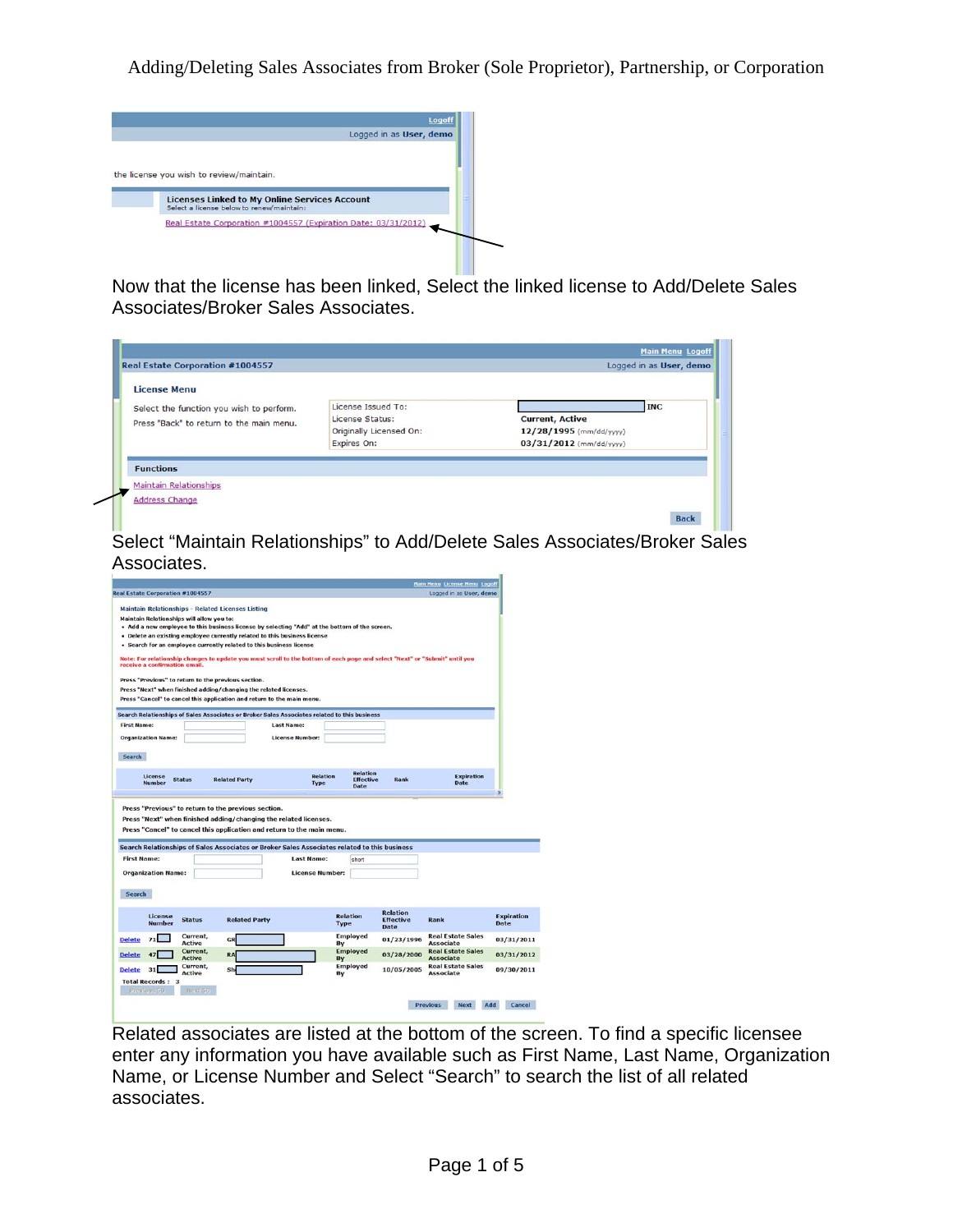| Press "Delete" to delete a related license.                              |                                |                  |                                              |                                  |
|--------------------------------------------------------------------------|--------------------------------|------------------|----------------------------------------------|----------------------------------|
| Press "Previous" to return to the previous section.                      |                                |                  |                                              |                                  |
| Press "Next" when finished adding/changing the related licenses.         |                                |                  |                                              |                                  |
| Press "Cancel" to cancel this application and return to the main menu.   |                                |                  |                                              |                                  |
|                                                                          |                                |                  |                                              |                                  |
| <b>Search Relationships</b>                                              |                                |                  |                                              |                                  |
| <b>First Name:</b>                                                       | Last Name:<br>short            |                  |                                              |                                  |
| <b>Organization Name:</b>                                                | License Number:                |                  |                                              |                                  |
|                                                                          |                                |                  |                                              |                                  |
| <b>Search</b>                                                            |                                |                  |                                              |                                  |
|                                                                          |                                |                  |                                              |                                  |
|                                                                          |                                | <b>Relation</b>  |                                              |                                  |
| <b>License</b><br><b>Status</b><br><b>Related Party</b><br><b>Number</b> | <b>Relation</b><br><b>Type</b> | <b>Effective</b> | Rank                                         | <b>Expiration</b><br><b>Date</b> |
|                                                                          |                                | Date             |                                              |                                  |
| Current,<br>Shd<br><b>Delete</b><br>31 <sub>1</sub><br><b>Active</b>     | <b>Employed</b><br>By          | 10/05/2005       | <b>Real Estate Sales</b><br><b>Associate</b> | 09/30/2011                       |
| Total Records: 1                                                         |                                |                  |                                              |                                  |
| Next 50<br>Previous 50                                                   |                                |                  |                                              |                                  |
|                                                                          |                                |                  |                                              |                                  |
|                                                                          |                                | <b>Previous</b>  | <b>Next</b>                                  | Add<br><b>Cancel</b>             |
|                                                                          |                                |                  |                                              |                                  |

In the example above the Last Name of the licensee was entered and only one record was returned. If this associate is to be removed Select "Delete" and the associate will be removed.

If a new associate needs to be added, Select "Add".

|                                                                           |                                                                                                                        | <b>Main Menu License Menu Logoff</b>     |
|---------------------------------------------------------------------------|------------------------------------------------------------------------------------------------------------------------|------------------------------------------|
| <b>Real Estate Corporation #1004557</b>                                   |                                                                                                                        | Logged in as User, demo                  |
| Maintain Relationships - Related Licenses - Add                           |                                                                                                                        |                                          |
|                                                                           |                                                                                                                        |                                          |
|                                                                           | To report a new relationship with a Sales Associate or Broker Sales Associate you will need the following information: |                                          |
| • Type of Relationship                                                    |                                                                                                                        |                                          |
| • License Type                                                            |                                                                                                                        |                                          |
| • License Number                                                          |                                                                                                                        |                                          |
|                                                                           |                                                                                                                        |                                          |
| Need help finding new employee's license number?                          |                                                                                                                        |                                          |
|                                                                           |                                                                                                                        |                                          |
|                                                                           | Select a Type of Relationship and enter information on the related license. Press "Next" button to save your entry.    |                                          |
| Press "Previous" to return to previous section. No changes will be saved. |                                                                                                                        |                                          |
| Press "Cancel" to cancel this application and return to the main menu.    |                                                                                                                        |                                          |
|                                                                           |                                                                                                                        |                                          |
| -Type of Relationship:                                                    | v                                                                                                                      |                                          |
|                                                                           |                                                                                                                        |                                          |
|                                                                           | <b>Employed By[Your Role: Employer]</b>                                                                                | <b>Previous</b><br>Cancel<br><b>Next</b> |

You will now need to select the Type of Relationship from the drop down menu and now you will be asked to enter the License Type and License Number of the associate you would like to add.

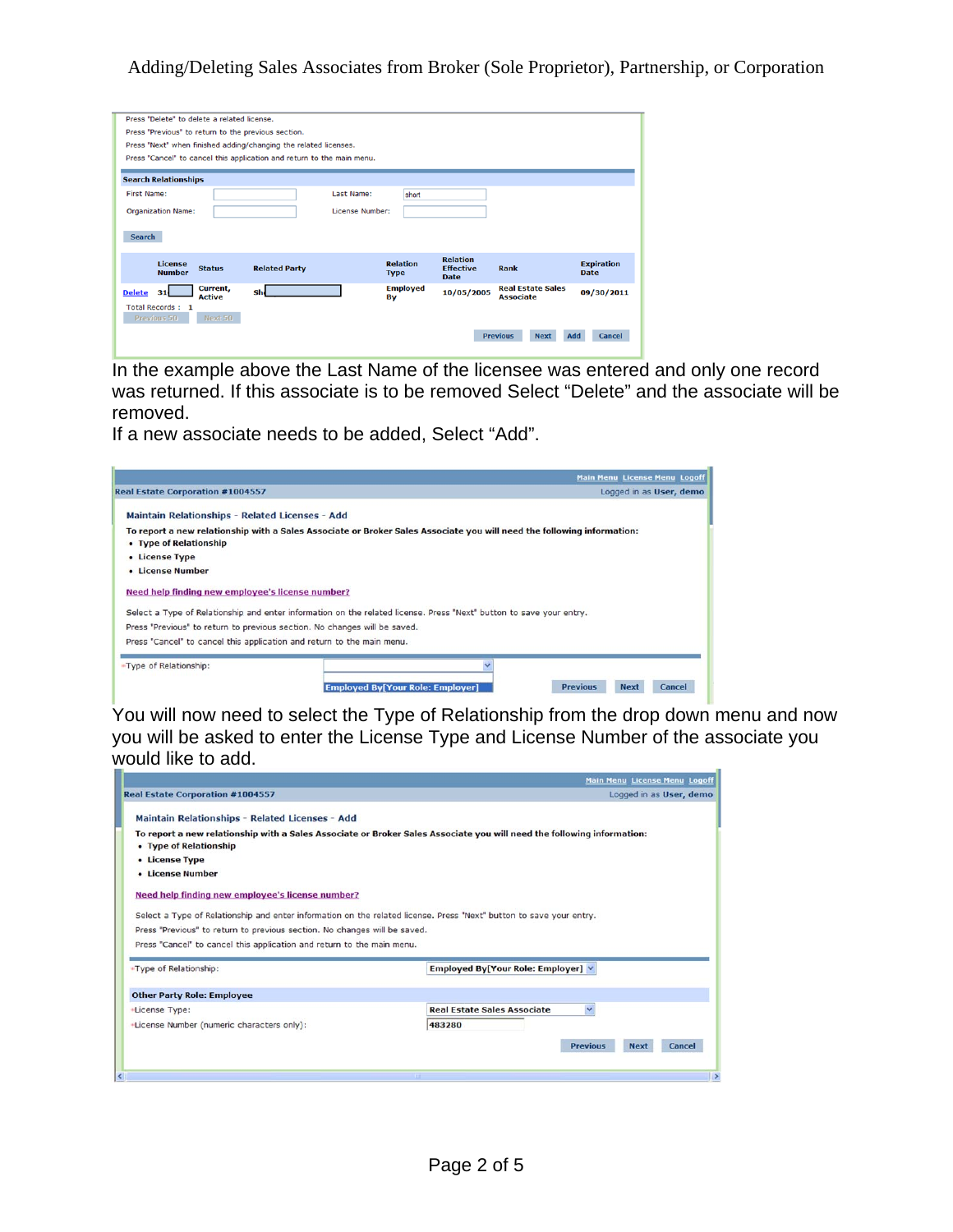Select the License Type of the licensee to be added and the licensee's License Number. Select "Next".

|   |                    |                           | receive a confirmation email. |                                                                                              |                        |                                |                                                    | Note: For relationship changes to update you must scroll to the bottom of each page and select "Next" or "Submit" until you |                                  | $\hat{\ }$    |
|---|--------------------|---------------------------|-------------------------------|----------------------------------------------------------------------------------------------|------------------------|--------------------------------|----------------------------------------------------|-----------------------------------------------------------------------------------------------------------------------------|----------------------------------|---------------|
|   |                    |                           |                               | Press "Previous" to return to the previous section.                                          |                        |                                |                                                    |                                                                                                                             |                                  |               |
|   |                    |                           |                               | Press "Next" when finished adding/changing the related licenses.                             |                        |                                |                                                    |                                                                                                                             |                                  |               |
|   |                    |                           |                               | Press "Cancel" to cancel this application and return to the main menu.                       |                        |                                |                                                    |                                                                                                                             |                                  |               |
|   |                    |                           |                               | Search Relationships of Sales Associates or Broker Sales Associates related to this business |                        |                                |                                                    |                                                                                                                             |                                  |               |
|   | <b>First Name:</b> |                           |                               |                                                                                              | <b>Last Name:</b>      |                                |                                                    |                                                                                                                             |                                  |               |
|   |                    | <b>Organization Name:</b> |                               |                                                                                              | <b>License Number:</b> |                                |                                                    |                                                                                                                             |                                  |               |
|   |                    |                           |                               |                                                                                              |                        |                                |                                                    |                                                                                                                             |                                  |               |
|   | <b>Search</b>      |                           |                               |                                                                                              |                        |                                |                                                    |                                                                                                                             |                                  |               |
|   |                    | License<br><b>Number</b>  | <b>Status</b>                 | <b>Related Party</b>                                                                         |                        | <b>Relation</b><br><b>Type</b> | <b>Relation</b><br><b>Effective</b><br><b>Date</b> | Rank                                                                                                                        | <b>Expiration</b><br><b>Date</b> |               |
|   | <b>Delete</b>      | 71                        | Current,<br><b>Active</b>     | <b>GRI</b>                                                                                   |                        | <b>Employed</b><br>By          | 01/23/1996                                         | <b>Real Estate Sales</b><br><b>Associate</b>                                                                                | 03/31/2011                       |               |
|   | <b>Delete</b>      | 48                        | Current,<br><b>Inactive</b>   | PE                                                                                           |                        | <b>Employed</b><br>By          | 01/27/2011                                         | <b>Real Estate Sales</b><br><b>Associate</b>                                                                                | 09/30/2012                       |               |
|   | <b>Delete</b>      | 47                        | Current,<br><b>Active</b>     | <b>RA</b>                                                                                    |                        | <b>Employed</b><br>By          | 03/28/2000                                         | <b>Real Estate Sales</b><br><b>Associate</b>                                                                                | 03/31/2012                       |               |
|   | <b>Delete</b>      | 31                        | Current,<br><b>Active</b>     | $\mathsf{Sh}$                                                                                |                        | <b>Employed</b><br>By          | 10/05/2005                                         | <b>Real Estate Sales</b><br><b>Associate</b>                                                                                | 09/30/2011                       |               |
|   |                    | <b>Total Records: 4</b>   |                               |                                                                                              |                        |                                |                                                    |                                                                                                                             |                                  |               |
|   |                    | Previous 50               | Next 50                       |                                                                                              |                        |                                |                                                    |                                                                                                                             |                                  |               |
|   |                    |                           |                               |                                                                                              |                        |                                |                                                    | <b>Previous</b><br><b>Next</b>                                                                                              | Add<br>Cancel                    | $\checkmark$  |
| k |                    |                           |                               |                                                                                              |                        |                                |                                                    |                                                                                                                             |                                  | $\rightarrow$ |

One new record has now been added – see Relation Effective Date 01/27/11. After all the relationships have been added/deleted Select "Next" to continue.

Note: This associate still shows Current, Inactive. The status will not change until the process is complete. After all associates have been deleted/added Select "Next".

|                                                  |                                                                                                                                         | <b>Main Menu License Menu Logoff</b>     |
|--------------------------------------------------|-----------------------------------------------------------------------------------------------------------------------------------------|------------------------------------------|
| <b>Real Estate Corporation #1004557</b>          |                                                                                                                                         | Logged in as User, demo                  |
|                                                  | <b>Maintain Relationships - Application Summary</b>                                                                                     |                                          |
|                                                  | The "Application Date" listed below will be used as the effective date of new relationships and the end date of the ones deleted.       |                                          |
| correct.                                         | Please verify the information below is correct. If it is correct, select "Next" to continue. If it is not correct, select "Previous" to |                                          |
|                                                  | Review the data and press "Next" to continue this application.                                                                          |                                          |
|                                                  | Press "Previous" to return to the previous section.                                                                                     |                                          |
|                                                  | Press "Cancel" to cancel this application and return to the main menu.                                                                  |                                          |
|                                                  |                                                                                                                                         |                                          |
| <b>Maintain Relationships Summary</b>            |                                                                                                                                         |                                          |
| <b>License Type:</b><br><b>Application Date:</b> | <b>Real Estate Corporation</b><br>$01/27/2011$ (mm/dd/yyyy)                                                                             |                                          |
| <b>Related Licenses Deleted</b>                  |                                                                                                                                         |                                          |
| No changes applied                               |                                                                                                                                         |                                          |
| <b>Related Licenses Added</b>                    |                                                                                                                                         |                                          |
| <b>Relation Name:</b>                            | <b>Employed By</b><br>(Required: N)                                                                                                     |                                          |
| Your Role:                                       | <b>Employer</b>                                                                                                                         |                                          |
|                                                  |                                                                                                                                         |                                          |
| Other Party Role: Employee                       |                                                                                                                                         |                                          |
|                                                  | PE<br>Real Estate Sales Associate - 483280                                                                                              |                                          |
|                                                  | 09/30/2012                                                                                                                              |                                          |
|                                                  |                                                                                                                                         |                                          |
|                                                  |                                                                                                                                         | Cancel<br><b>Previous</b><br><b>Next</b> |
|                                                  |                                                                                                                                         |                                          |

A summary is now provided indicating the relationships that were added/deleted. Select "Next" to continue.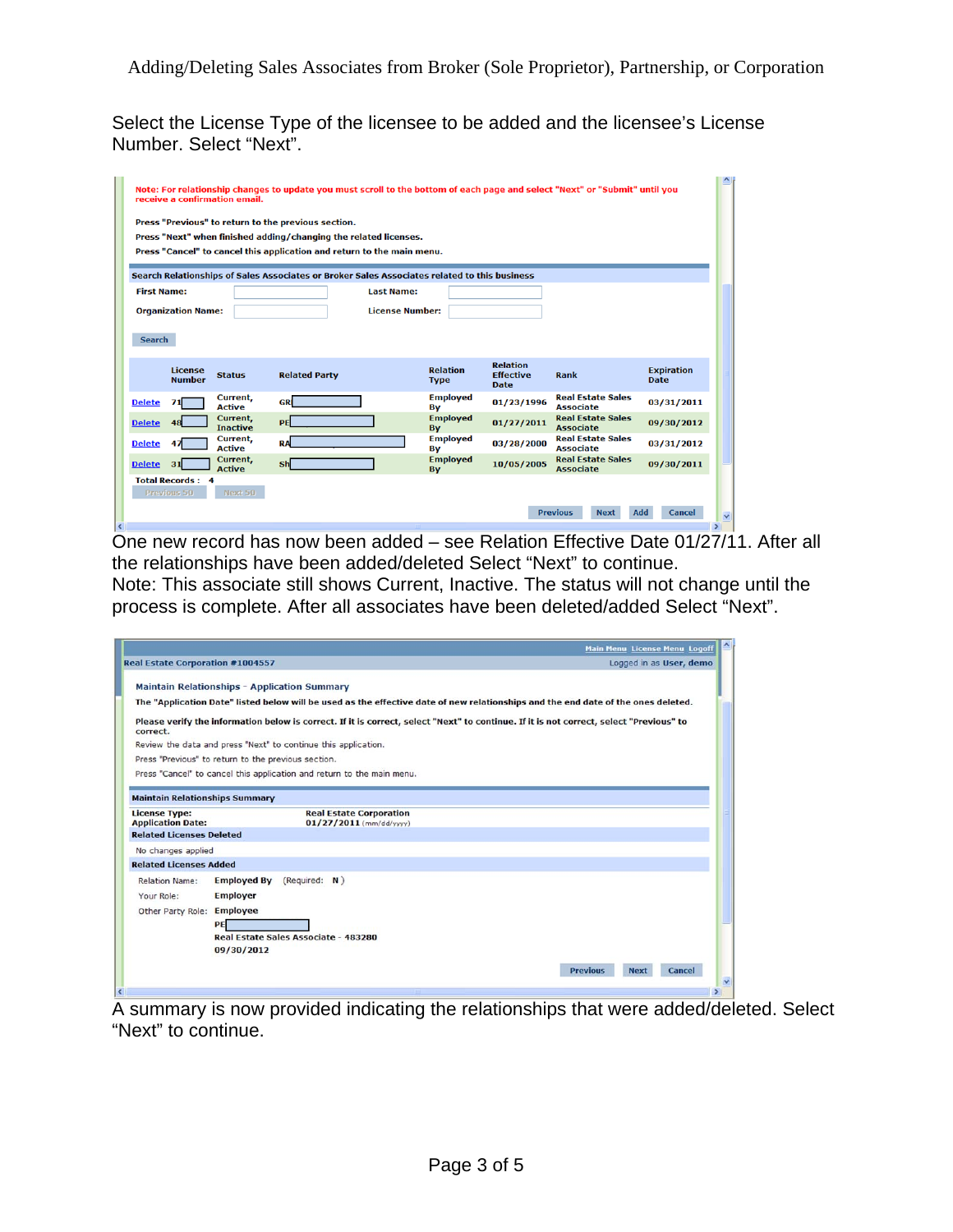

Select "Yes" to attest all information provided is true and correct. Select "Submit" to complete the transaction.



records.

| Real Estate Corporation #1004557                                |                                            |                                                   | <b>Main Menu Logoff</b><br>Logged in as User, demo |
|-----------------------------------------------------------------|--------------------------------------------|---------------------------------------------------|----------------------------------------------------|
| <b>License Menu</b><br>Select the function you wish to perform. | License Issued To:                         |                                                   | <b>INC</b>                                         |
| Press "Back" to return to the main menu.                        | License Status:<br>Originally Licensed On: | <b>Current, Active</b><br>12/28/1995 (mm/dd/yyyy) |                                                    |
|                                                                 | Expires On:                                | $03/31/2012$ (mm/dd/yyyy)                         |                                                    |
| <b>Functions</b>                                                |                                            |                                                   |                                                    |
| <b>Maintain Relationships</b>                                   |                                            |                                                   |                                                    |
| Address Change                                                  |                                            |                                                   |                                                    |
|                                                                 |                                            |                                                   | <b>Back</b>                                        |

To see the updates Select "Maintain Relationships".